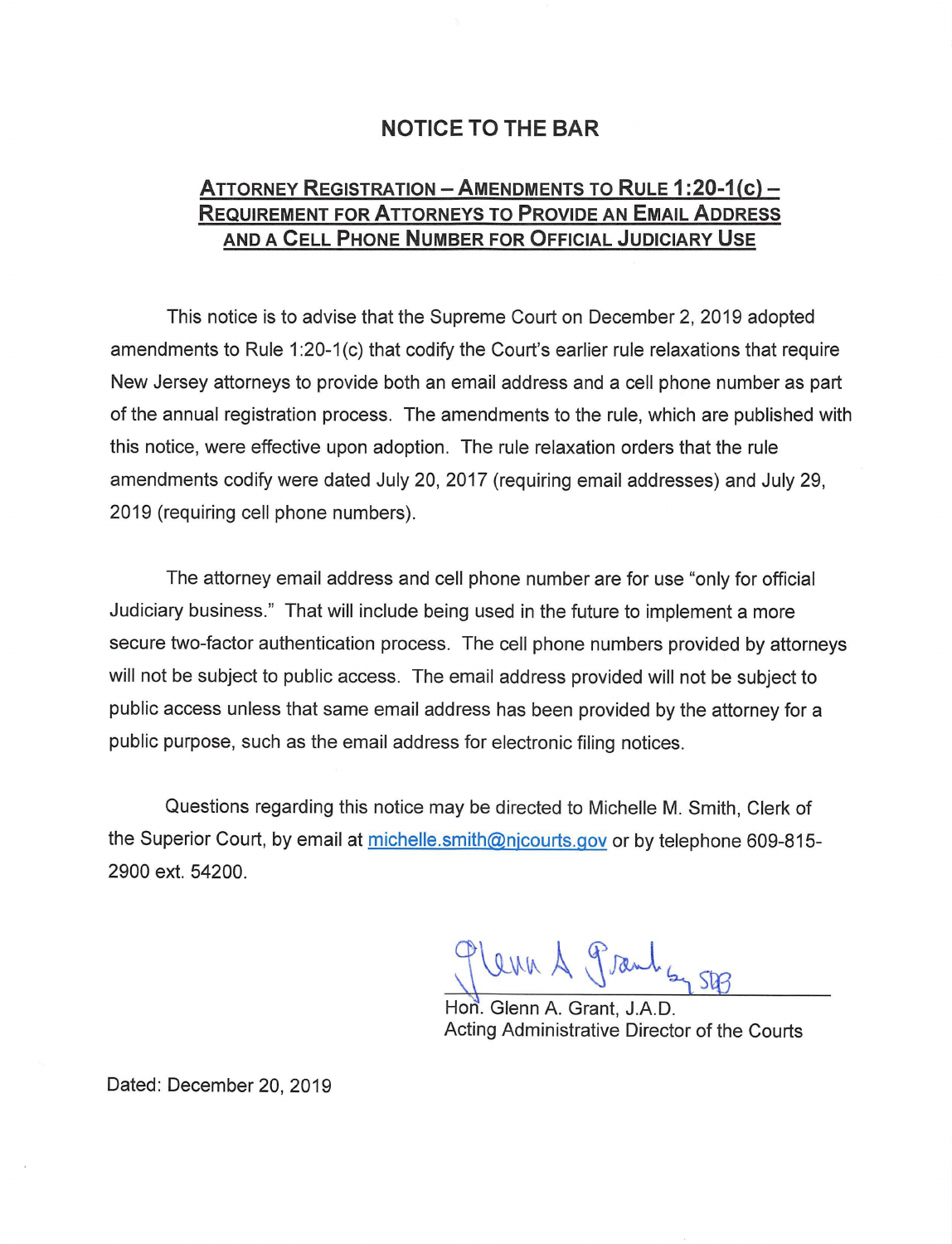## **SUPREME COURT OF NEW JERSEY**

It is ORDERED that the attached amendments to Rule 1:20-1 of the Rules Governing the Courts of the State of New Jersey are adopted to be effective immediately.

For the Court,

Leaven

Chief Justice

Dated: December 2, 2019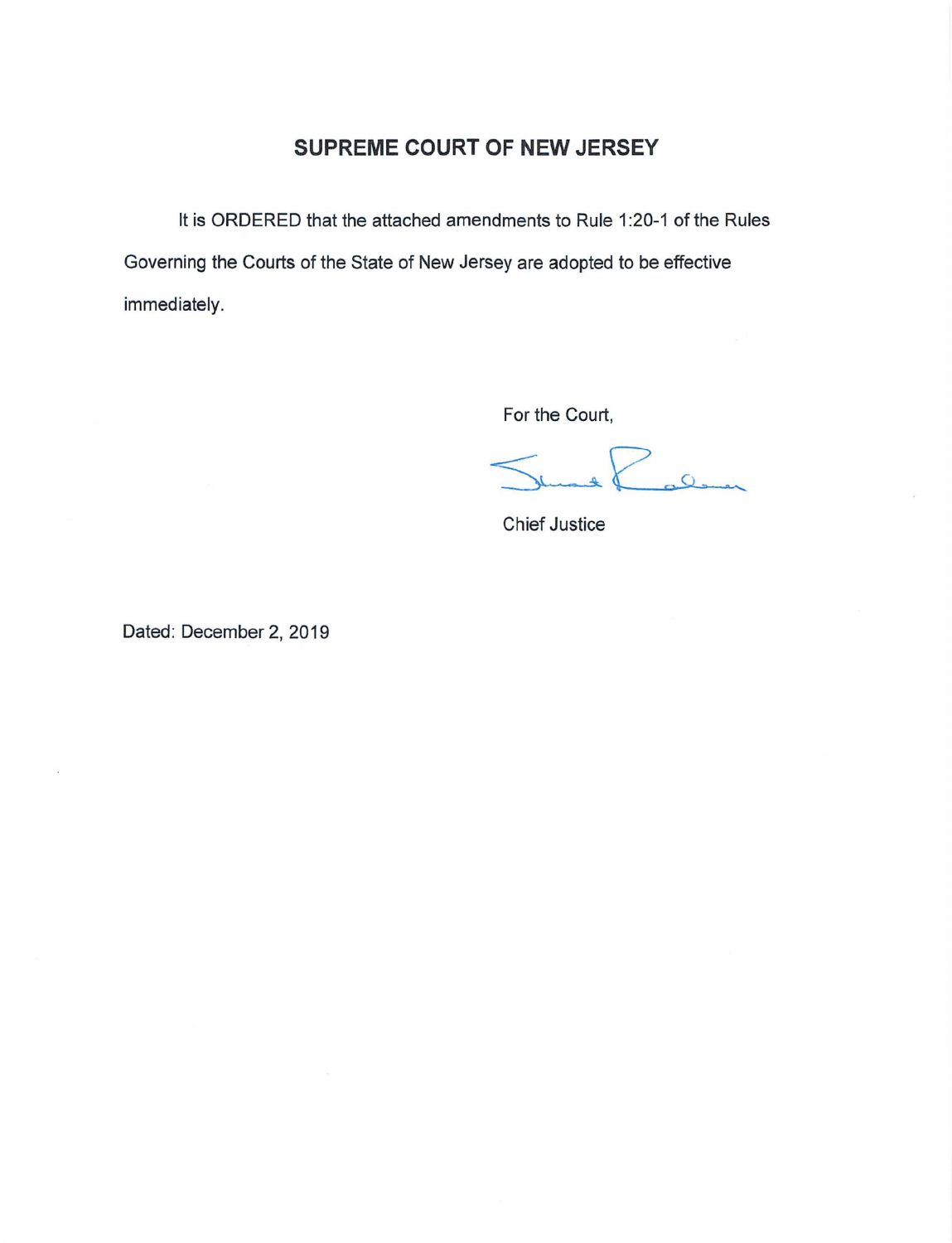#### 1 :20-1. Disciplinary Jurisdiction; Annual Fee and Registration

 $(a)$  Generally. ... no change

 $(b)$  Annual Fee.  $\ldots$  no change

(c) Annual **Registration** Statement To facilitate the collection of the annual fee provided for in paragraph (b), every attorney admitted to practice law in this state, including all persons holding a plenary license, those admitted pro hac vice, those holding a limited license as inhouse counsel, those registered as multijurisdictional practitioners, those certified as Foreign Legal Consultants, and those permitted to practice under Rule 1:21- 3(c) shall, on or before February 1 of every year, or such other date as the Court may determine, pay the annual fee and file a registration statement with the New Jersey Lawyers' Fund for Client Protection (hereinafter referred to as the Fund). The registration statement shall be in a form prescribed by the Administrative Director of the\_ Courts with the approval of the Supreme Court. As part of the annual registration process, each attorney shall certify compliance with Rule 1 :28A. All registration statements shall be filed by the Fund with the Office of Attorney Ethics, which may destroy the registration statements after one year. Each lawyer shall file with the Fund a supplemental statement of any change in the attorney's billing address and shall file with the Office of Attorney Ethics a supplemental statement of any change in the home address and the· address of the primary law office as required by Rule 1:21-l(a), as well as the main law office telephone number previously submitted and the financial institution or the account numbers for the primary trust and business accounts, either prior to such change or within thirty days thereafter. All persons first becoming subject to this rule shall file the statement required by this rule prior to or within thirty days of the date of admission.

1